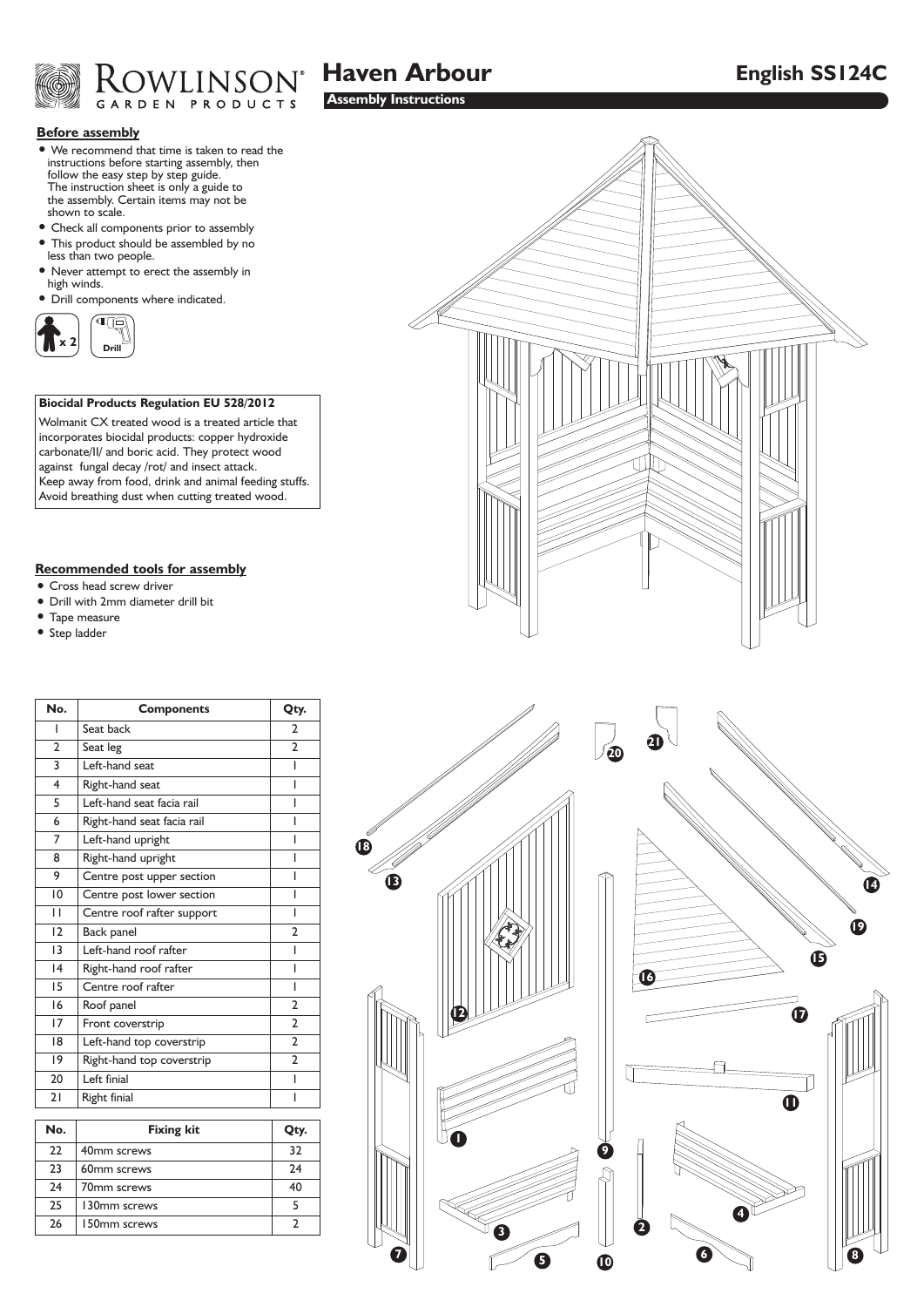## **1. Centre post and seats prep assembly**

Join together the upper and lower parts of the centre post using 4 x 60mm screws. Fix a seat leg to the angled end of each seat using 4 x 70mm screws per leg as shown below. Drill holes in the seat slat bearers as shown below.



Position the left-hand seat against the inside of the left-hand upright, ensure the seat bearer is 360mm from the bottom of the upright and the back edge of the seat is flush to the back edge of the upright post. Secure in place using 4 x 70 screws, screw through the drilled holes in the seat bearer into the legs of the upright. Attach the seat fascia rails to the front of the seats using 3 x 40mm screws per fascia. Create the right-hand section in the same way. Attach the left and right section to the centre post. Ensure the correct orientation of the pre-drilled holes at the top of the centre post (as shown below) and the seat is at the same height as on the uprights and that the angled ends of the two seats meet evenly. Use 2 x 70mm screw to secure each seat to the centre post.



#### **3. Seat backs**

At each end of the two seat backs drill two holes in the seat back slat bearers as shown. Position each seat back on top of the seats between the uprights and the centre post. With them flush to the back edge of the uprights and centre post, secure each one using 4 x 70mm screws, screw through the drilled holes of the seat back bearer into the centre post and leg of the upright.





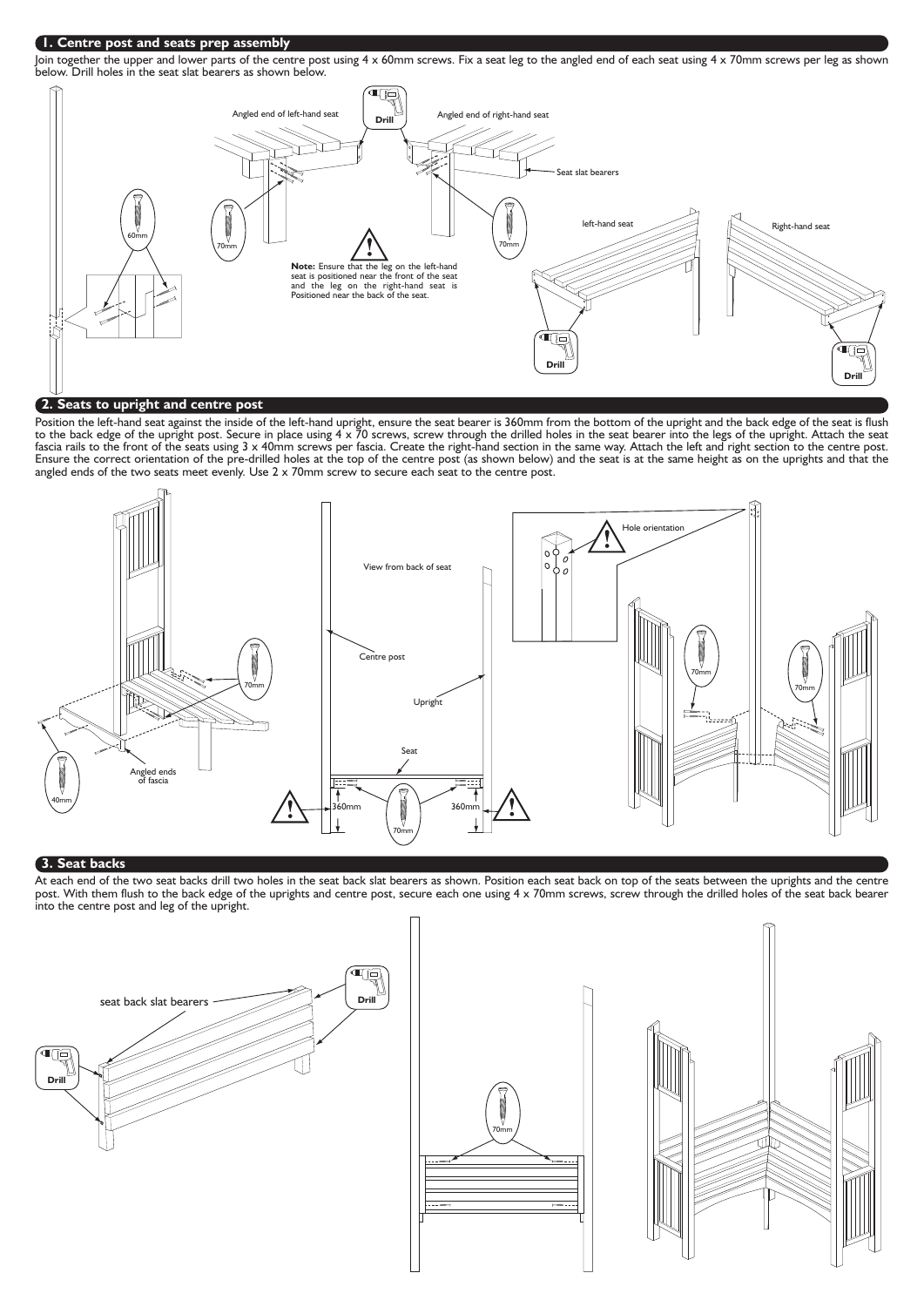### **4. Back panels**

Position the back panels on top of the seat backs between the uprights and centre post. Secure each one in place using 4 x 70mm screws. Screw through the frame of the back panel into the uprights.



## **5. Centre roof rafter support**

Drill two holes in each upright panel where indicated in the diagram below. Sit the centre support in the rebates of the two uprights and secure using 4 x 60mm screws, through the drilled holes and into the centre roof rafter support. Drill two holes in each finial where indicated in the diagram. Fit the finials as shown using 2 x 40mm screws per finial to the centre roof rafter support.



### **6. Roof rafters**

Drill two holes in each upright panel where indicated in the diagram below. Place the roof rafters on top of the back panels make sure the roof bearers face inwards as shown in the diagram, secure through the drilled holes of the upright into the roof rafters using  $2 \times 60$ mm screws per rafter.